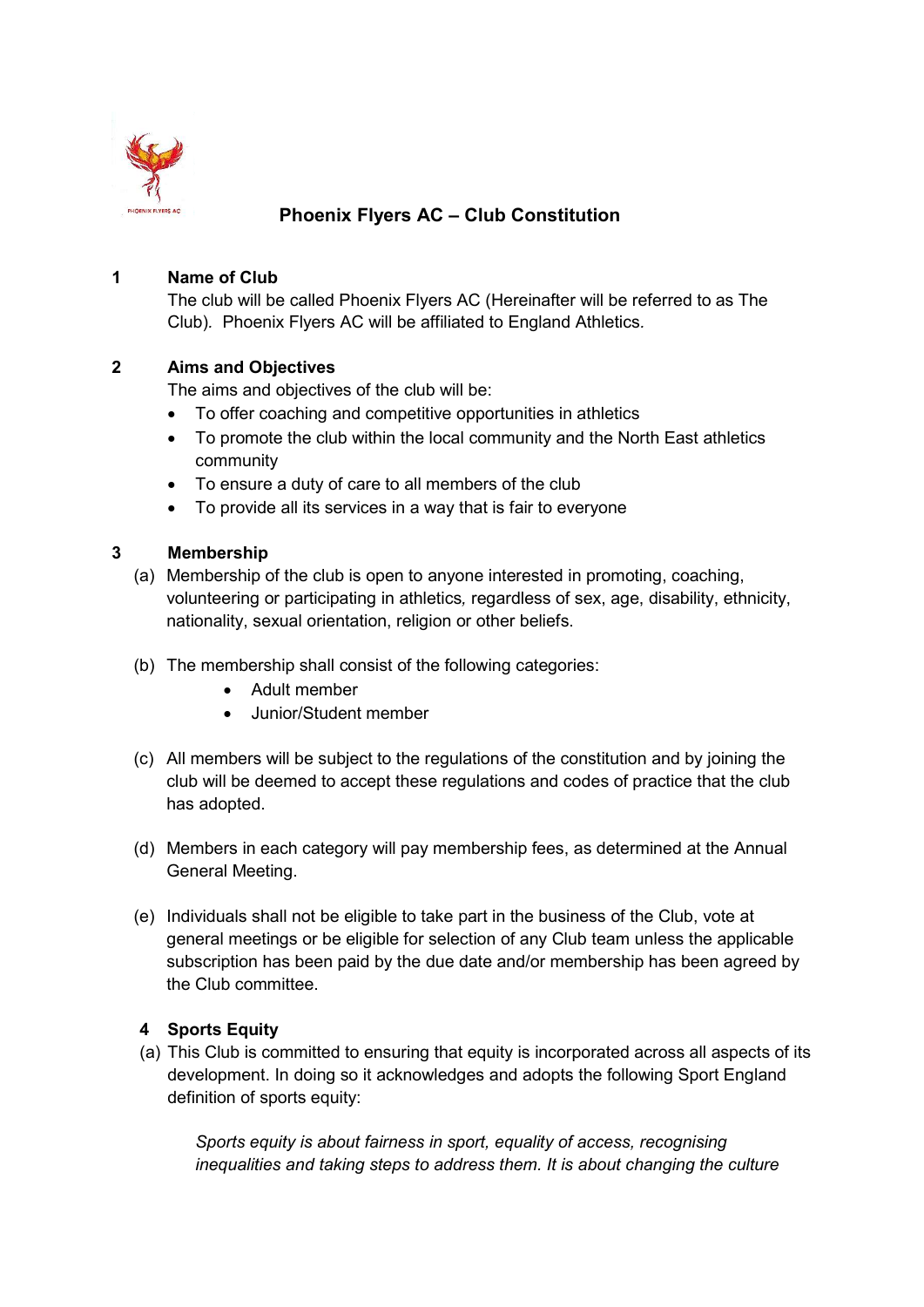and structure of sport to ensure it becomes equally accessible to everyone in society.

- (b) The Club respects the rights, dignity and worth of every person and will treat everyone equally within the context of their sport, regardless of age, ability, gender, race, ethnicity, religious belief, sexuality or social/economic status.
- (c) The Club is committed to everyone having the right to enjoy their sport in an environment free from threat of intimidation, harassment and abuse.
- (d) All club members have a responsibility to oppose discriminatory behaviour and promote equality of opportunity.
- (e) The Club will deal with any incidence of discriminatory behaviour seriously, according to club disciplinary procedures.

### 5 Committee

- (a) The affairs of the Club shall be conducted by a Committee which shall consist of the Chair, Treasurer, Secretary, Welfare Officer (Male), Welfare Officer (Female), Membership Secretary, Procedures & Protocol Officer, Social Media Secretary, Coach Coordinator, who shall be elected at the Annual General Meeting.
- (b) All committee members must be members of the Club.
- (c) If required, the committee shall elect a Vice Chair from among its members.
- (d) The term of office shall be for one year, and members shall be eligible for reelection.
- (e) If the post of any officer or ordinary committee member should fall vacant after such an election, the Executive Committee shall have the power to fill the vacancy until the succeeding Annual General Meeting.
- (f) The Committee will be responsible for adopting new policy, codes of practice and rules that affect the organisation of the club.
- (g) The Committee will have powers to appoint any advisers to the Committee as necessary to fulfil its business.
- (h) The Committee will be responsible for disciplinary hearings of members who infringe the club rules/regulations/constitution. The Committee will be responsible for taking any action of suspension or discipline following such hearings.
- (i) The committee meetings will be convened by the Secretary of the Club and be held no less than 10 times per year.
- (j) Only the posts listed above will have the right to vote at committee meetings.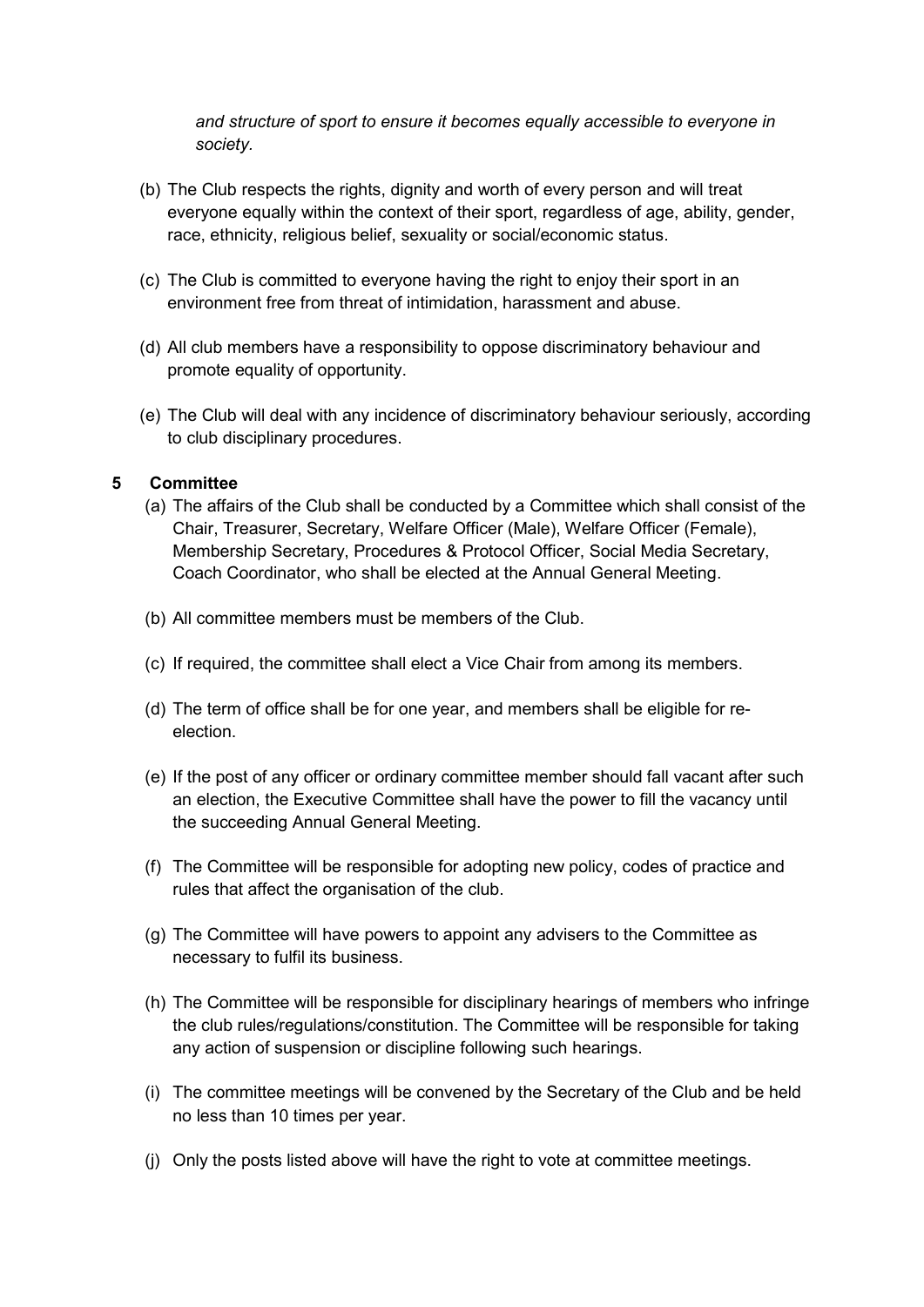(k) The quorum required for business to be agreed at Management Committee meetings will be 4.

# 6 Finances

(a) The club treasurer will be responsible for the finances of the club.

- (b) The financial year of the club will run from  $1<sup>st</sup>$  April and end on  $31<sup>st</sup>$  March
- (c) All club monies will be banked in an account held in the name of the club.
- (d)An audited statement of annual accounts will be presented by the treasurer at the Annual General Meeting.
- (e) Any cheques drawn against club funds should hold the signatures of the treasurer plus up to two other officers.
- (f) All members of the Club shall be jointly and severally responsible for the financial liabilities of the Club.

## 7 Annual General Meetings and Extraordinary General Meetings

- (a) General Meetings are the means whereby the members of the Club exercise their democratic rights in conducting the Club's affairs.
- (b) The Club shall hold the Annual General Meeting (AGM) in the month of March to:
	- Approve the minutes of the previous year's AGM.
	- Receive reports from the Chairman and Secretary.
	- Receive a report from the Treasurer and approve the Annual Accounts.
	- Receive a report from those responsible for certifying the Club's accounts.
	- Elect the officers on the committee.
	- Agree the membership fees for the following year.
	- Consider any proposed changes to the Constitution.
	- Deal with other relevant business
- (c) Notice of the AGM will be given by the club secretary with at least 28 days' notice to be given to all members.
- (d) Nominations for officers of the committee will be sent to the secretary prior to the AGM.
- (e) Proposed changes to the constitution shall be sent to the secretary prior to the AGM, who shall circulate them at least 7 days before an AGM.
- (f) All members have the right to vote at the AGM, with one vote per parent for members under 16 years of age.
- (g) The quorum for AGMs will be 10.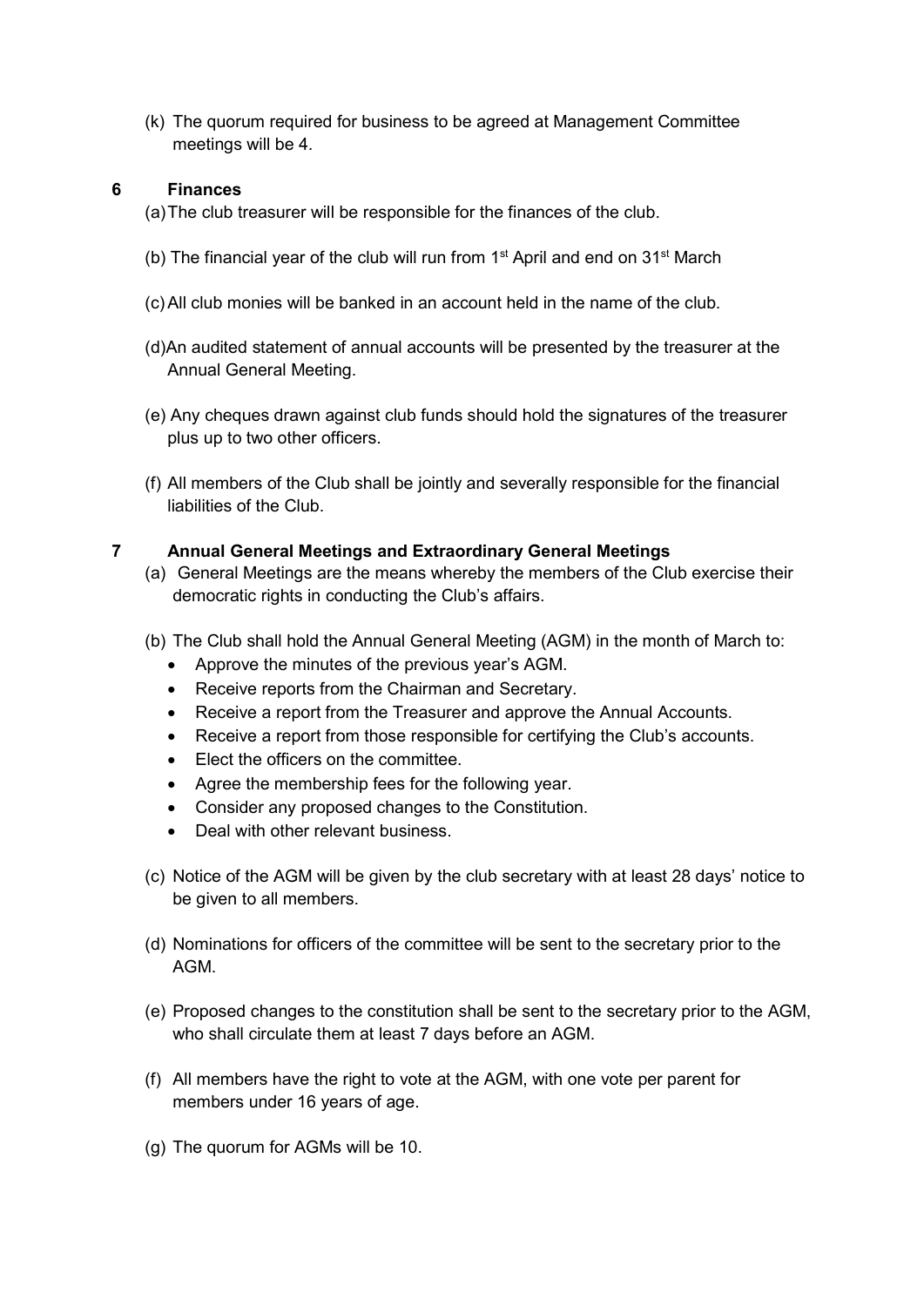- (h) The Chairman of the Club shall hold a deliberative as well as a casting vote at general and committee meetings.
- (i) An Extraordinary General Meeting (EGM) shall be called by an application in writing to the Secretary supported by at least 10% of the members of the Club. The committee shall also have the power to call an EGM by decision of a simple majority of the committee members.
- (j) All procedures shall follow those outlined above for AGMs.

# 8 Amendments to the constitution

The constitution will only be changed through agreement by majority vote at an AGM or EGM.

### 9 Discipline and appeals

- (a) All concerns, allegations or reports of poor practice/abuse relating to the welfare of children and young people will be recorded and responded to swiftly and appropriately in accordance with the club's child protection policy and procedures. The Club Welfare Officer is the lead contact for all members in the event of any child protection concerns.
- (b) All complaints regarding the behaviour of members should be presented and submitted in writing to the Secretary.
- (c) The Management Committee will meet to hear complaints within 14 days of a complaint being lodged. The committee has the power to take appropriate disciplinary action including the termination of membership.
- (d) The outcome of a disciplinary hearing should be notified in writing to the person who lodged the complaint and the member against whom the complaint was made within 7 days of the hearing.
- (e) There will be the right of appeal to the Management Committee following disciplinary action being announced. The committee should consider the appeal within 7 days of the Secretary receiving the appeal.

### 10 Dissolution

- (a) A resolution to dissolve the club can only be passed at an AGM or EGM through a majority vote of the membership.
- (b) In the event of dissolution, all debts should be cleared with any clubs funds. Any assets of the club that remain following this will become the property of another club with similar objectives or England Athletics.

### 11 Declaration

Phoenix Flyers AC hereby adopts and accepts this constitution as a current operating guide regulating the actions of members.